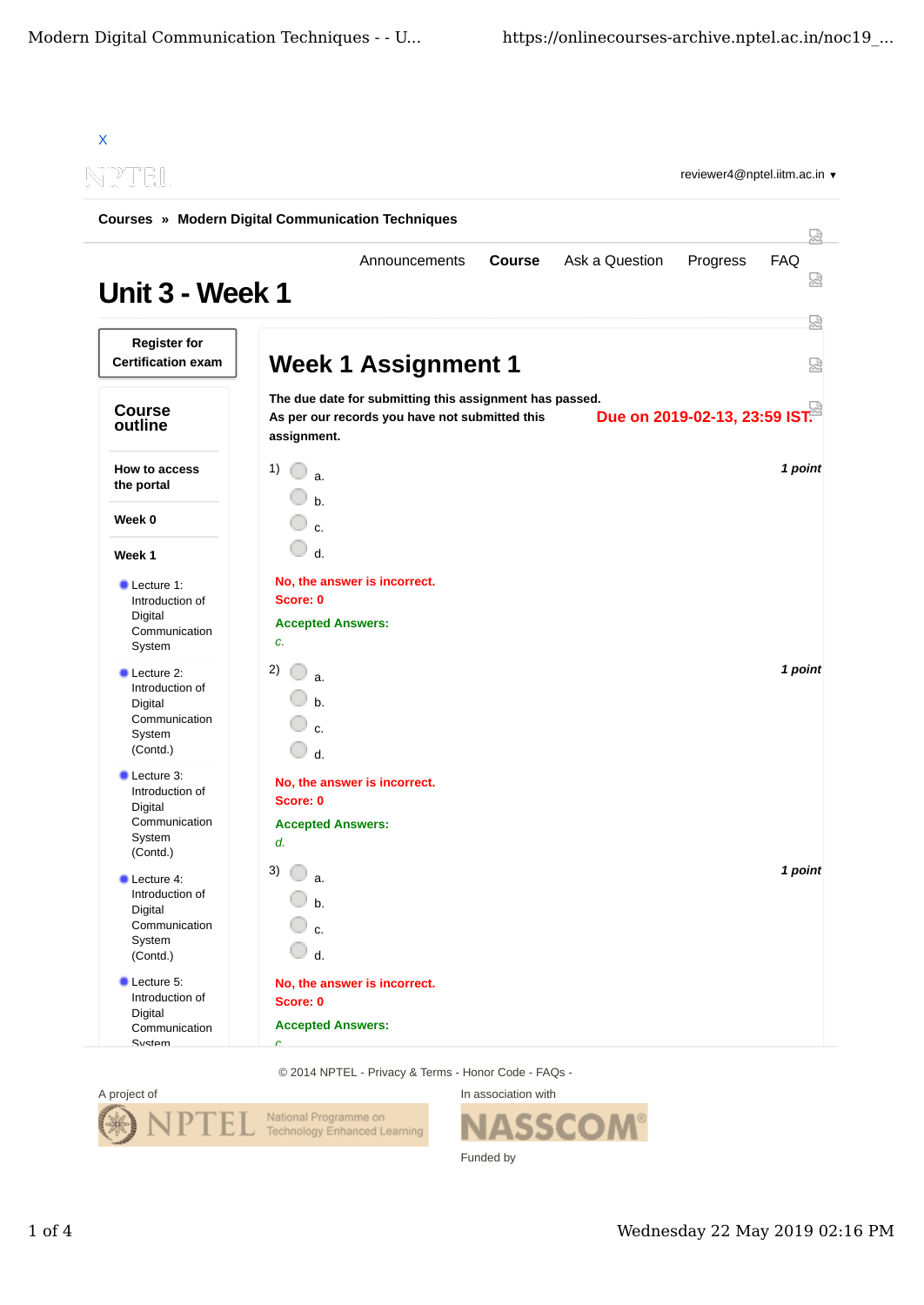| Week 2                           | No, the answer is incorrect.<br>Score: 0<br>ce De |              |
|----------------------------------|---------------------------------------------------|--------------|
| Week 3                           | <b>Accepted Answers:</b><br>d.                    |              |
| Week 4                           | 5)<br>O<br>a.                                     | 1 point      |
| Week 5                           | 0<br>b.                                           |              |
| Week 6                           | ○ c.                                              | 없            |
| Week 7                           | O<br>d.                                           | 덣            |
| Week 8                           | No, the answer is incorrect.<br>Score: 0          | 덣            |
| Week 9                           | <b>Accepted Answers:</b><br>a.                    |              |
| Week 10                          | 6)<br>O<br>a.                                     | 恳<br>1 point |
| Week 11                          | O<br>b.                                           | 덣            |
| Week 12                          | 0<br>c.<br>O                                      |              |
| <b>DOWNLOAD</b><br><b>VIDEOS</b> | d.<br>No, the answer is incorrect.<br>Score: 0    |              |
| Assignment<br>Solution           | <b>Accepted Answers:</b><br>b.                    |              |
|                                  | 7)<br>a.                                          | 1 point      |
|                                  | b.                                                |              |
|                                  | O<br>c.<br>$\Box$ d.                              |              |
|                                  | No, the answer is incorrect.<br>Score: 0          |              |
|                                  | <b>Accepted Answers:</b>                          |              |
|                                  | c.<br>8)<br>a.                                    | 1 point      |
|                                  | $\bigcirc$ b.                                     |              |
|                                  | ◯ c.<br>$\bigcirc$ d.                             |              |
|                                  | No, the answer is incorrect.                      |              |
|                                  | Score: 0                                          |              |
|                                  | <b>Accepted Answers:</b><br>b.                    |              |
|                                  | 9)<br>O<br>a.                                     | 1 point      |
|                                  | $\Box$ b.                                         |              |
|                                  | ◯ c.<br>$\bigcirc$ d.                             |              |
|                                  | No, the answer is incorrect.                      |              |
|                                  | Score: 0                                          |              |
|                                  | <b>Accepted Answers:</b><br>d.                    |              |
|                                  |                                                   |              |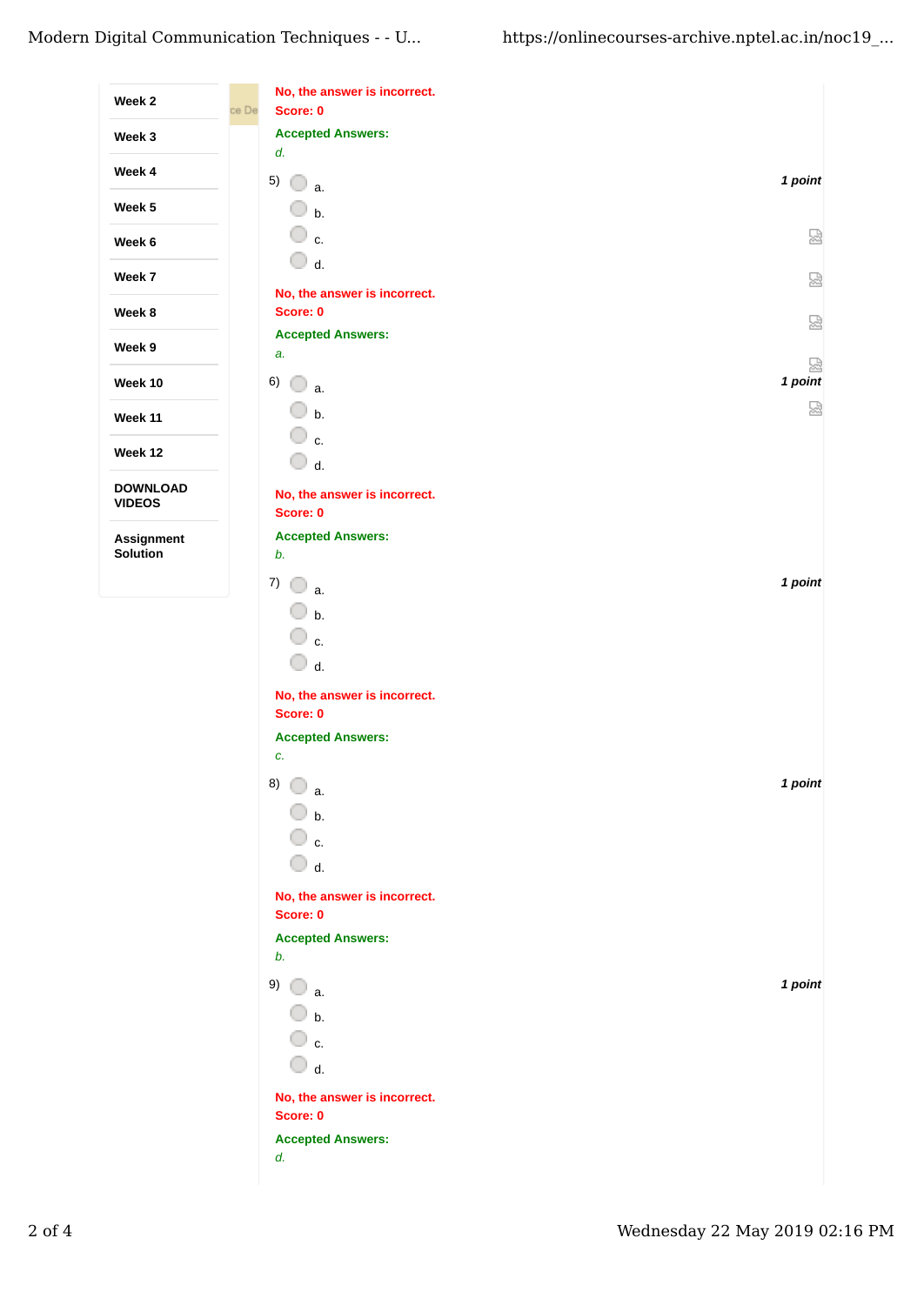| 10)<br>a.                                | 1 point |
|------------------------------------------|---------|
| $\overline{\mathbb{O}}$ b.               |         |
| $\overline{\mathbb{O}}$ c.               |         |
| $\bigcirc$ d.                            |         |
| No, the answer is incorrect.             |         |
| Score: 0                                 | 썮       |
| <b>Accepted Answers:</b><br>a.           |         |
| 11)<br>a.                                | 1 point |
| $\overline{\mathbb{O}}$ b.               | 덣       |
| ○ c.                                     |         |
| $\bigcirc$ d.                            | 덣       |
| No, the answer is incorrect.             | 눲       |
| Score: 0                                 |         |
| <b>Accepted Answers:</b><br>d.           |         |
| 12)                                      | 1 point |
| a.<br>$\bigcirc$ b.                      |         |
| ○ c.                                     |         |
| $\bigcirc$ d.                            |         |
| No, the answer is incorrect.             |         |
| Score: 0                                 |         |
| <b>Accepted Answers:</b>                 |         |
| b.                                       |         |
| $13)$ a.                                 | 1 point |
| $\mathsf{b}$ .                           |         |
| c.<br>O                                  |         |
| d.                                       |         |
| No, the answer is incorrect.<br>Score: 0 |         |
| <b>Accepted Answers:</b>                 |         |
| b.                                       |         |
| 14)<br>a.                                | 1 point |
| $\bigcirc$ b.                            |         |
| ◯ c.                                     |         |
| $\overline{\mathbb{O}}$ d.               |         |
| No, the answer is incorrect.<br>Score: 0 |         |
| <b>Accepted Answers:</b>                 |         |
| d.                                       |         |
| 15)<br>a.                                | 1 point |
| b.                                       |         |
| ∣ c.                                     |         |